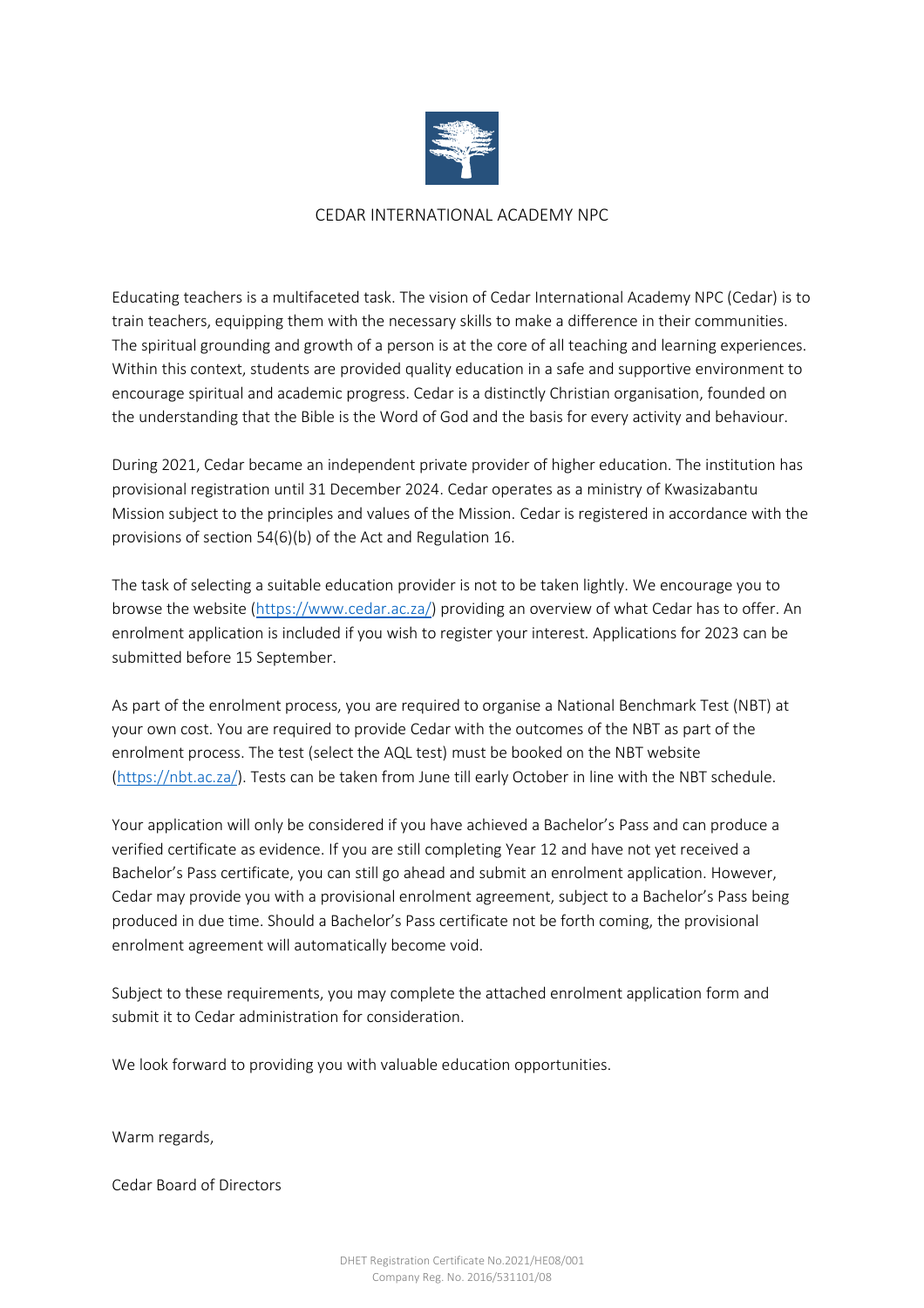

# Fee Schedule per Academic Year - 2023

|                         | Due before:  | Tuition Fees:               | Accommodation Cost:<br>(Includes meals) | Tuition/Accom. Total: |
|-------------------------|--------------|-----------------------------|-----------------------------------------|-----------------------|
| 1 <sup>st</sup> Quarter | 31 January   | R 7 400.00 (inc. admin fee) | R 3 750.00                              | R11 150.00            |
| 2 <sup>nd</sup> Quarter | 8 April      | R 5 500.00                  | R 3 750.00                              | R 9 250.00            |
| 3 <sup>rd</sup> Quarter | 25 July      | R 5 500.00                  | R 3 750.00                              | R 9 250.00            |
| 4 <sup>th</sup> Quarter | 30 September | R 5 500.00                  | R 3 750.00                              | R 9 250.00            |
|                         | Total:       | R 23 900.00                 | R 15 000.00                             | R 38 900.00           |

| <b>Banking Details</b> |                        |
|------------------------|------------------------|
| Bank Account: Nedbank  | Branch Code: 198765    |
| Swift Code: NEDSZAJJ   | Account No: 1203555296 |

#### New Enrolments

#### Enrolment application

No enrolment fee is required when submitting your Enrolment Form. However, an enrolment application does not guarantee a place at Cedar, as this is only the first step in the enrolment process. Should your enrolment be successful, Cedar will issue an enrolment offer for your consideration.

#### Administration fee

Should you accept the enrolment conditions of Cedar, the first quarter payment must accompany the 'Acceptance of Offer of Enrolment' form. Included in this amount is the annual Administration Fee.

#### Additional costs

Students are expected to provide and maintain their own laptop for their studies. Additional items such as camps, field trips, textbooks, annual class photos and extracurricular activities are not covered by the above tuition fees. Please note that students must provide their own stationery.

Fees are subject to change each year.

#### Payment of Fees

Payments of fees can be made by cash, cheque, or direct deposit into Cedar's bank account (bank details appear above and on Fee Statements). Your payment preference can be indicated on the Fee Commitment form. Any costs incurred in collecting outstanding fees will be your responsibility.

Cedar will take no responsibility for money prior to receipting. If making payments at the office, please wait for a receipt.

\*\*Please note that Cedar provides pre-paid education and accommodation. Students will not be registered in a module unless the relevant payments are made. Examinations will not be available if tuition and/or accommodation fees are in arrears.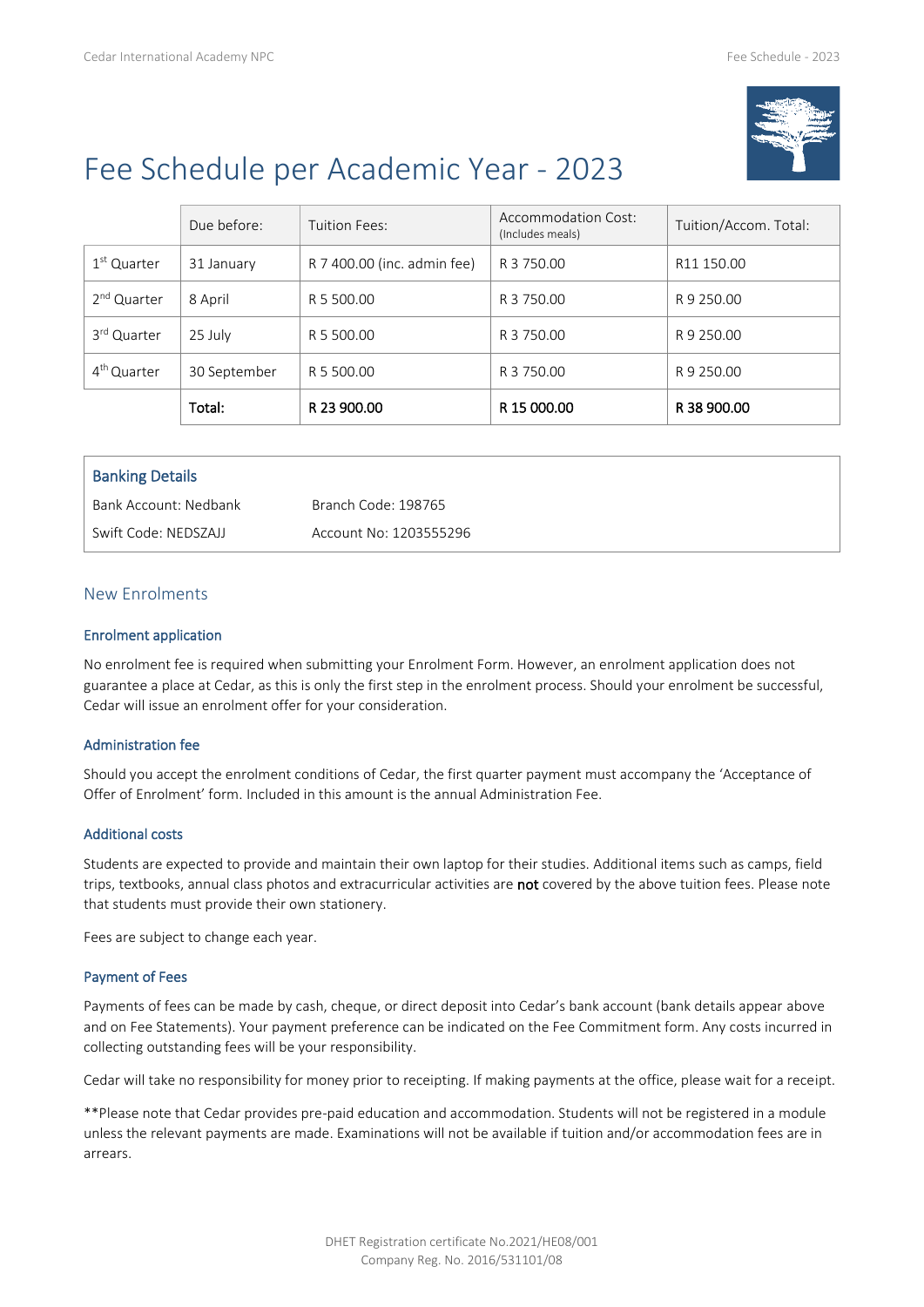

#### CONSENT TO COLLECT AND PROCESS PERSONAL INFORMATION IN TERMS OF THE PROTECTION OF PERSONAL INFORMATION ACT 4 OF 2013 (POPI)

Concluded between

#### Cedar International Academy NPC

and any affiliates of KwaSizabantu Mission, hereinafter referred to as the "Organisation"

And

Name

ID/Passport number **and the set of the set of the set of the set of the set of the set of the set of the set of the set of the set of the set of the set of the set of the set of the set of the set of the set of the set of** 

| Student number |
|----------------|
|----------------|

In terms of POPI, a "Responsible Party" herein referred to as the "Organisation" has a legal duty to process a "Data Subject's" Personal and Special Personal Information of the following nature in a lawful, legitimate and responsible manner:

| <b>Students</b>        |                                                                                                                                                                                   |
|------------------------|-----------------------------------------------------------------------------------------------------------------------------------------------------------------------------------|
| Biographic information | race, gender, pregnancy, marital status, nationality, citizenship, birth date, age, physical or<br>mental health, disability, language, next of kin, socioeconomic status         |
| Biometric information  | images, video                                                                                                                                                                     |
| Identification         | any identifying number, symbol, e-mail address, physical address, telephone number,<br>location information, online identifier or other particular assignment to the person       |
| Historical Information | information relating to the education or the medical, financial, criminal or employment<br>history, behavioural notes, attendance records, academic records, beliefs and opinions |

In order to discharge this duty, the Organisation requires your express and informed permission to collect and process your Personal and Special Personal Information.

#### PURPOSE OF COLLECTION AND PROCESSING

The reasons for the Organisation requiring your Personal and Special Personal Information are as follows:

- To fulfill all reporting functions required under South African Higher Education Law, such as the requirements of the Higher Education Act;
- For the purposes of billing and processing fee payments;
- Database and academic record keeping functions for purposes such as academic certification and reporting to Government departments;
- To organise Work Integrated Learning (WIL) at placement schools as part of the relevant programmes;
- For marketing purposes, such as publications in newsletters or the Organisation's website;
- Any other lawful and reasonable purposes which may necessitate the collection and processing of your Personal and Special Personal information by the Organisation.

#### STORAGE, RETENTION AND DESTRUCTION OF INFORMATION

All Personal and Special Personal Information which you provide to the Organisation may be held and/or stored securely for the purposes listed above. Your Personal and Special Personal Information may be stored in hard copy and/or electronically, both of which mediums will be accessible to certain of the Organisation's staff members who have been designated as "Information Handlers". Your Personal and Special Personal Information may be archived safely and securely for as long as necessary according to the purpose of collection and as per legal requirements, or longer, should this be required by any other law applicable in South Africa. Thereafter, all your Personal Information will either be deidentified or permanently destroyed.

Initial \_\_\_\_\_\_\_\_\_\_\_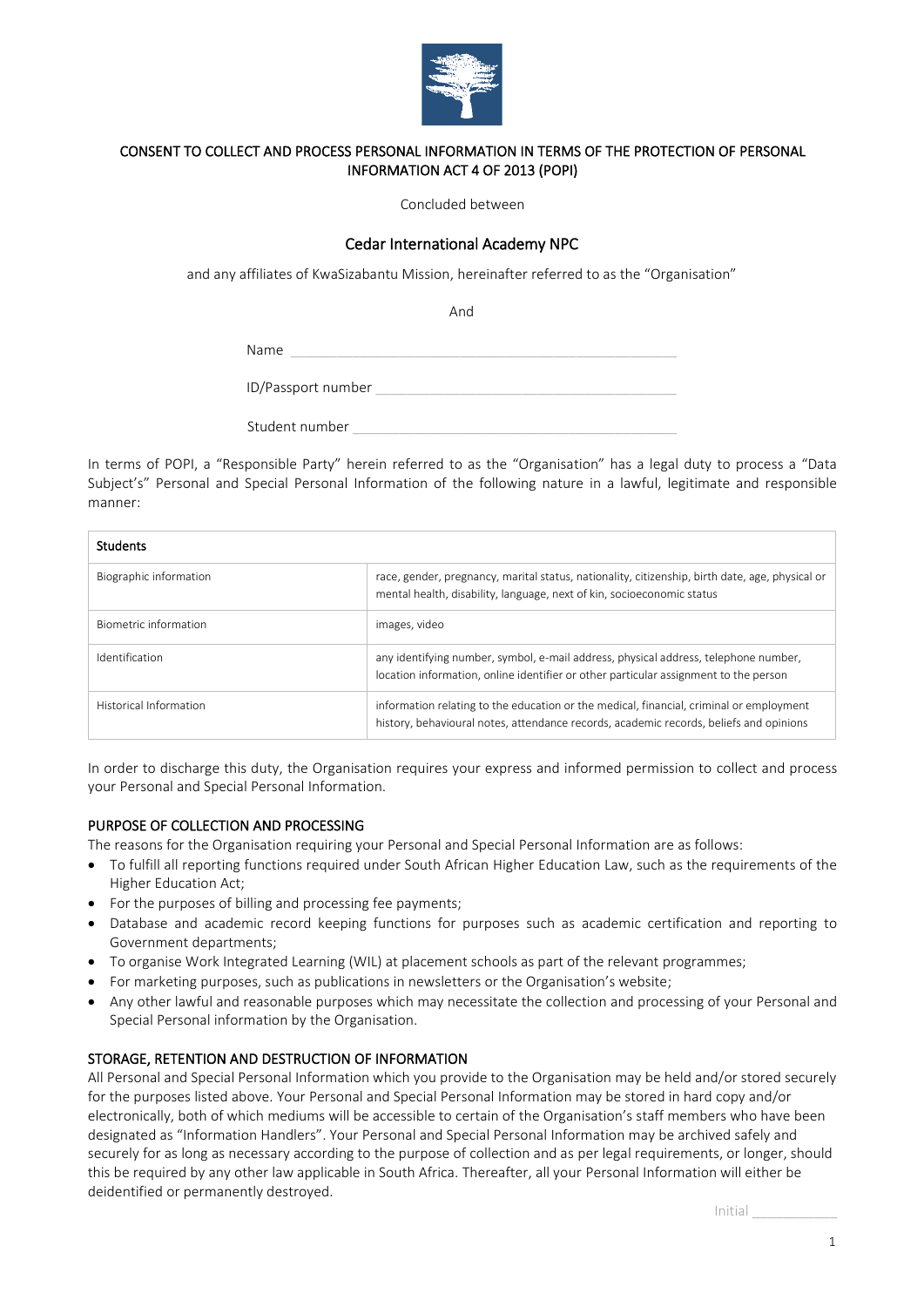#### CONSEQUENCES OF WITHHOLDING CONSENT OR PERSONAL INFORMATION

Should you refuse to provide the Organisation with the required consent and/or Personal and Special Personal Information, the Organisation may regrettably be unable to facilitate your ongoing enrolment.

#### RIGHT TO OBJECT

In terms of S11(3) of POPI, you have the right to object in the prescribed manner to the Organisation's processing of your Personal and Special Personal Information. On receipt of your objection, the Organisation will place a hold on any further processing until the objection has been resolved.

#### QUERIES OR COMPLAINTS

You have the right to address any queries or complaints to the Organisation's Information Officer, the details of whom can be accessed on the Organisation's website, or to the Information Regulator.

#### ACCESS TO INFORMATION BY THE DATA SUBJECT

You have the right at any time to ask the Organisation to provide you with the details of any of your Personal or Special Personal Information which the Organisation holds on your behalf. Instructions for this can be obtained from our PAIA manual which is available on our website.

#### ACCURACY OF INFORMATION AND ONUS

The POPI Act requires that your Personal and Special Personal Information supplied be complete, accurate and up to date. Whilst the Organisation endeavours to ensure that the information we hold is accurate and reliable, it will be your responsibility to advise the Organisation's Information Officer of any changes to, or errors in, your Personal and Special Personal Information, as and when these may occur.

#### RIGHT TO WITHDRAW CONSENT

You have the right to withdraw consent of the Organisation's processing of your Personal and Special Personal Information. Such withdrawal will only affect your enrolment status if the affected information forms an integral part of the requirements of maintaining your enrolment.

#### DECLARATION AND INFORMED CONSENT

I declare that all Personal and Special Personal Information supplied to the Organisation for the purposes stated above is accurate, up-to-date, not misleading and is complete in all respects. I furthermore give the Organisation permission to process my Personal and Special Personal Information, as provided above, and acknowledge that I understand the purposes for which it is required and for which it will be used.

| I confirm that this document has been explained to me in |                    |  | Translation not necessary $\Box$ |  |    |  |
|----------------------------------------------------------|--------------------|--|----------------------------------|--|----|--|
| Signed at                                                | on this the day of |  |                                  |  | 20 |  |
| Signed (Student):                                        |                    |  | Date:                            |  |    |  |
| (if applicable)<br>*Signed: (Parent/Guardian)            |                    |  | Date:                            |  |    |  |
| Signed: (Witness)                                        |                    |  | Date:                            |  |    |  |

\*Parent/Guardian consent required if under 18

DHET Registration Certificate No.2021/HE08/001 Company Reg. No. 2016/531101/08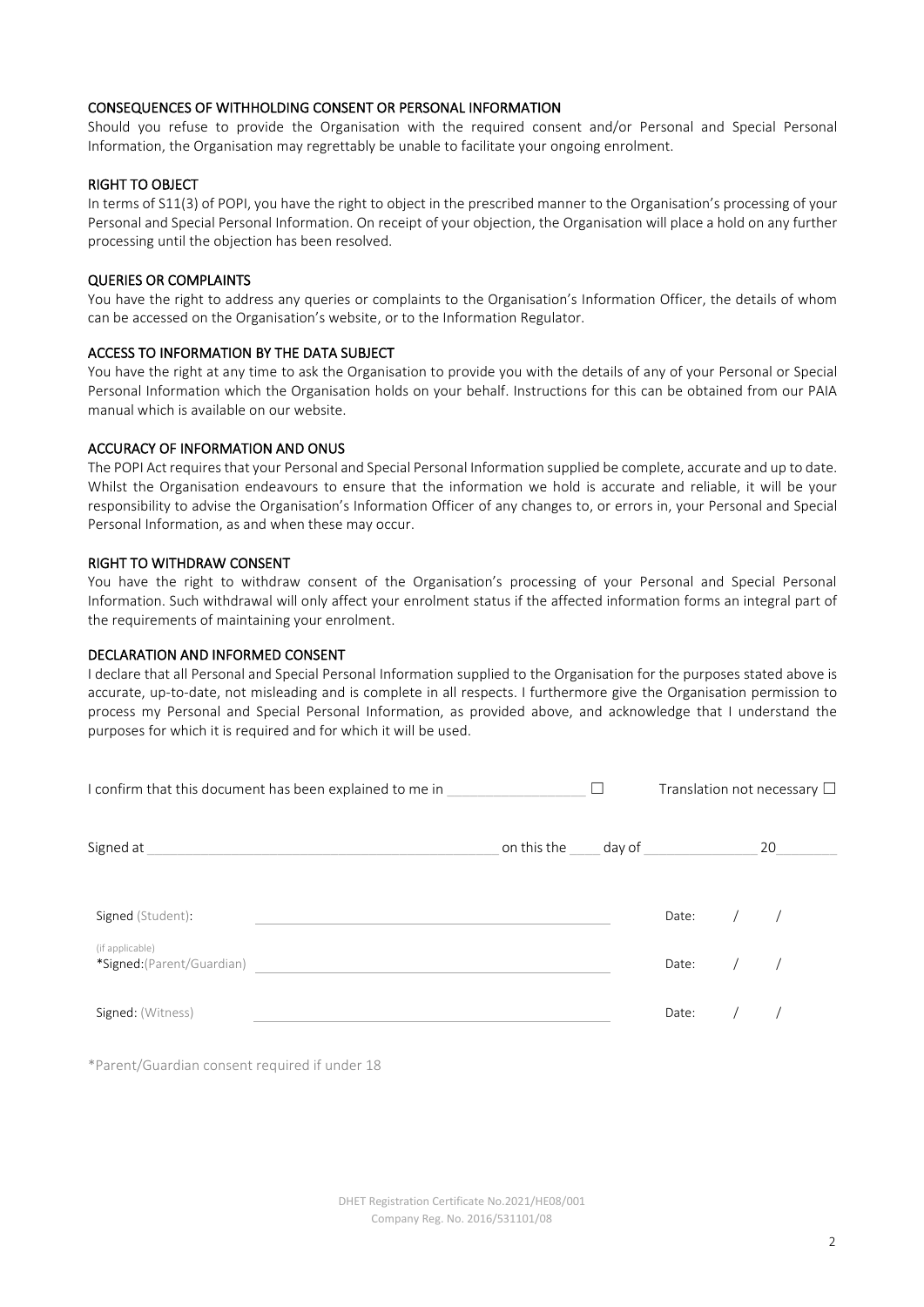

## Enrolment Application

Surname

Given names **Communist Communist Communist Communist Communist Communist Communist Communist Communist Communist Communist Communist Communist Communist Communist Communist Communist Communist Communist Communist Communist** 

#### Enrolment Application Information

This enrolment document is an application only and does not guarantee that a place will be offered to you. The achievement of matriculation with a Bachelor's Pass is required for an enrolment to be considered in any of Cedar's Bachelor programs together with the AQL national benchmark test. Applications may be followed by an entrance exam and enrolment interview. A formal examination/interview invitation will be forwarded if your application is successful.

Student Number: (office use only)

#### Cedar International Academy NPC

Administration Kranskop 3268

P. | +27 32 492 0600 E. | mail@cedar.ac.za www.cedar.ac.za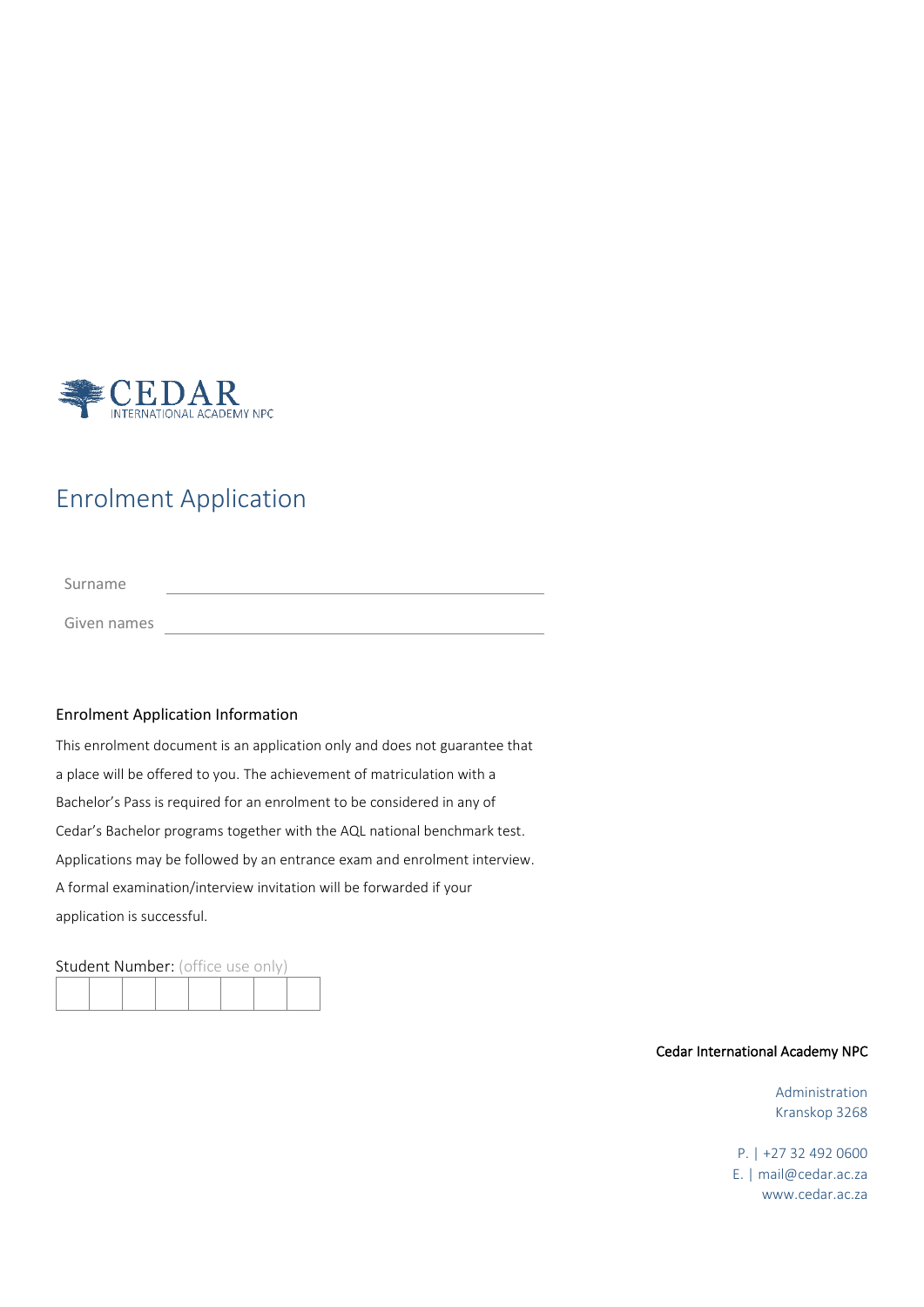## Student Information

| Identity / Passport Number Law Processor and Contract Contract Contract Contract Contract Contract Contract Co |                                                                                                            |                                                                                                                                                                                                                                 |            |                |  |  |
|----------------------------------------------------------------------------------------------------------------|------------------------------------------------------------------------------------------------------------|---------------------------------------------------------------------------------------------------------------------------------------------------------------------------------------------------------------------------------|------------|----------------|--|--|
|                                                                                                                |                                                                                                            |                                                                                                                                                                                                                                 |            |                |  |  |
|                                                                                                                |                                                                                                            |                                                                                                                                                                                                                                 |            |                |  |  |
|                                                                                                                |                                                                                                            | $1 \Box$                                                                                                                                                                                                                        | $2\square$ | 3 <sub>1</sub> |  |  |
|                                                                                                                |                                                                                                            |                                                                                                                                                                                                                                 |            |                |  |  |
|                                                                                                                |                                                                                                            | Postcode and the state of the state of the state of the state of the state of the state of the state of the state of the state of the state of the state of the state of the state of the state of the state of the state of th |            |                |  |  |
|                                                                                                                |                                                                                                            |                                                                                                                                                                                                                                 |            |                |  |  |
|                                                                                                                |                                                                                                            |                                                                                                                                                                                                                                 |            |                |  |  |
|                                                                                                                |                                                                                                            |                                                                                                                                                                                                                                 |            |                |  |  |
|                                                                                                                |                                                                                                            |                                                                                                                                                                                                                                 |            |                |  |  |
|                                                                                                                |                                                                                                            |                                                                                                                                                                                                                                 |            |                |  |  |
|                                                                                                                |                                                                                                            |                                                                                                                                                                                                                                 |            |                |  |  |
|                                                                                                                |                                                                                                            |                                                                                                                                                                                                                                 |            |                |  |  |
|                                                                                                                |                                                                                                            |                                                                                                                                                                                                                                 |            |                |  |  |
|                                                                                                                |                                                                                                            |                                                                                                                                                                                                                                 |            |                |  |  |
| <b>Background Information</b>                                                                                  |                                                                                                            |                                                                                                                                                                                                                                 |            |                |  |  |
| $\Box$ School:                                                                                                 |                                                                                                            |                                                                                                                                                                                                                                 |            |                |  |  |
|                                                                                                                |                                                                                                            | Year of Matriculation Matriculation Matrix and Matriculation                                                                                                                                                                    |            |                |  |  |
|                                                                                                                | Please attach a verified copy of your Bachelor Pass Certificate and<br>most recent academic school reports |                                                                                                                                                                                                                                 |            |                |  |  |
| $\Box$ Further Study (if applicable):                                                                          |                                                                                                            |                                                                                                                                                                                                                                 |            |                |  |  |
|                                                                                                                |                                                                                                            |                                                                                                                                                                                                                                 |            |                |  |  |
|                                                                                                                | Study Completion □ YES □ NO                                                                                |                                                                                                                                                                                                                                 |            |                |  |  |
| $\Box$ Work (if applicable):                                                                                   |                                                                                                            |                                                                                                                                                                                                                                 |            |                |  |  |
|                                                                                                                |                                                                                                            |                                                                                                                                                                                                                                 |            |                |  |  |
|                                                                                                                |                                                                                                            |                                                                                                                                                                                                                                 |            |                |  |  |

Do you have any specific needs, such as learning or physical (e.g. Autism, Attention Deficiency Hyperactivity Disorder, hearing, visual or other physical impairment)? YES / NO

\_\_\_\_\_\_\_\_\_\_\_\_\_\_\_\_\_\_\_\_\_\_\_\_\_\_\_\_\_\_\_\_\_\_\_\_\_\_\_\_\_\_\_\_\_\_\_\_\_\_\_\_\_\_\_\_\_\_\_\_\_\_\_\_\_\_\_\_\_\_\_\_\_\_\_\_\_\_\_\_\_\_\_\_\_\_\_\_\_\_\_\_\_\_\_\_\_\_\_\_\_\_\_\_\_

\_\_\_\_\_\_\_\_\_\_\_\_\_\_\_\_\_\_\_\_\_\_\_\_\_\_\_\_\_\_\_\_\_\_\_\_\_\_\_\_\_\_\_\_\_\_\_\_\_\_\_\_\_\_\_\_\_\_\_\_\_\_\_\_\_\_\_\_\_\_\_\_\_\_\_\_\_\_\_\_\_\_\_\_\_\_\_\_\_\_\_\_\_\_\_\_\_\_\_\_\_\_\_\_\_

If YES, please provide details and supply any relevant reports if available \_\_\_\_\_\_\_\_\_\_\_\_\_\_\_\_\_\_\_\_\_\_\_\_\_\_\_\_\_\_\_\_\_\_\_\_\_\_\_\_\_\_\_\_\_\_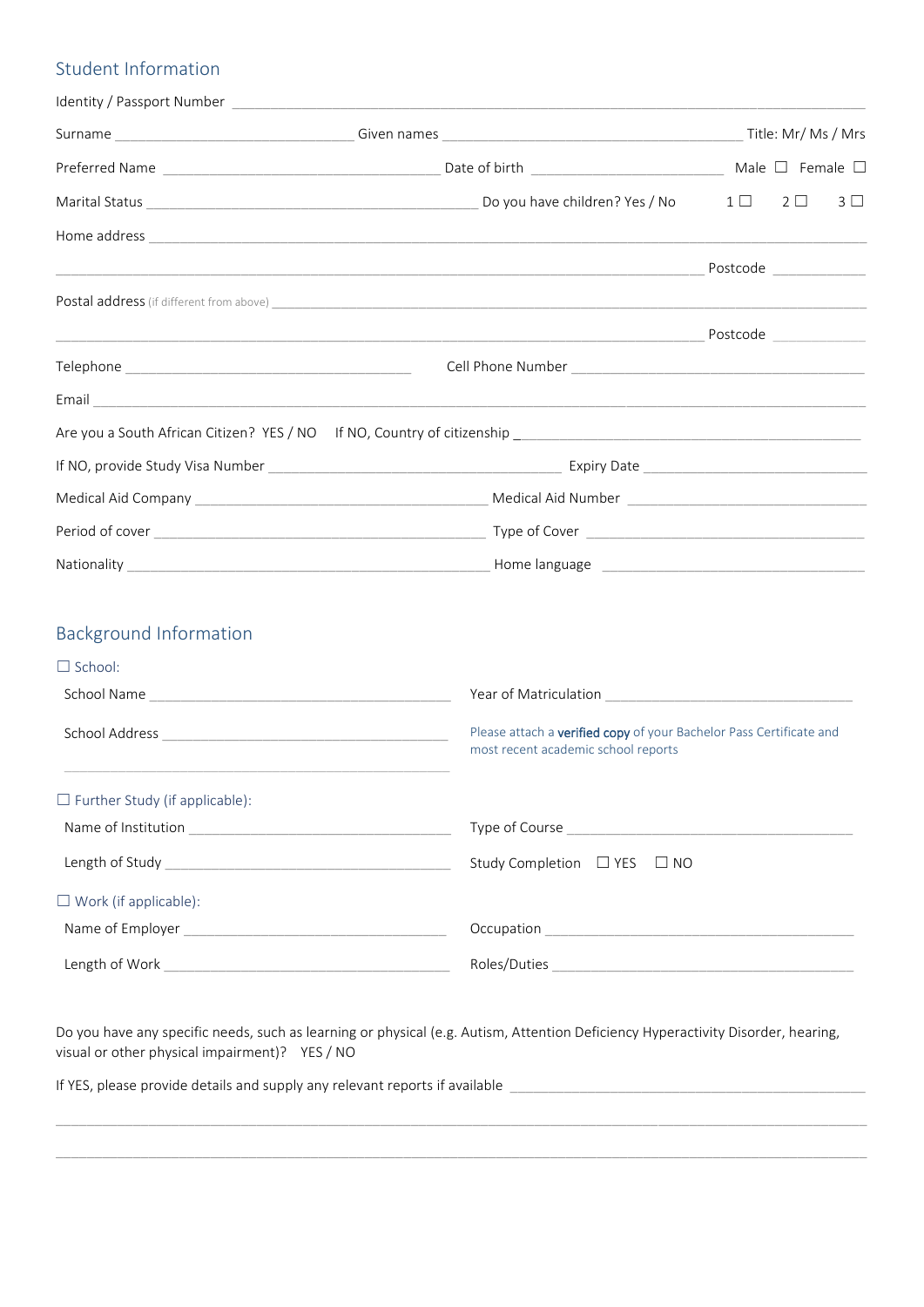## Next of Kin Contact Information

| Next of Kin (preferably a parent)                                                         |                                                                                                          |                                          |
|-------------------------------------------------------------------------------------------|----------------------------------------------------------------------------------------------------------|------------------------------------------|
|                                                                                           |                                                                                                          |                                          |
|                                                                                           |                                                                                                          | $\begin{tabular}{c} Title \end{tabular}$ |
|                                                                                           |                                                                                                          |                                          |
|                                                                                           |                                                                                                          | Postcode ____________________            |
|                                                                                           |                                                                                                          |                                          |
|                                                                                           |                                                                                                          |                                          |
|                                                                                           |                                                                                                          |                                          |
|                                                                                           |                                                                                                          |                                          |
|                                                                                           |                                                                                                          |                                          |
| <b>Additional Information</b>                                                             |                                                                                                          |                                          |
|                                                                                           | Are there any custodial or legal arrangements of which Cedar should be aware? $\square$ YES $\square$ NO |                                          |
| Do you have any outstanding fees with another education institution? $\Box$ YES $\Box$ NO |                                                                                                          |                                          |
| Is Cedar your first choice for higher education? $\Box$ YES $\Box$ NO                     |                                                                                                          |                                          |

#### Conditions of Enrolment

Terms and conditions of continuing enrolment at Cedar are as follows:

Please express your main reasons for seeking enrolment at Cedar \_\_\_\_\_\_\_\_\_\_\_\_\_\_\_\_

• Student agrees to support the values of Cedar as stated in the Student Code of Conduct.

Which programme are you applying for? BEd Foundation Phase  $□$  BEd Senior Phase and FET  $□$ 

• Student agrees to share fully in the life and program of Cedar, including devotions, extracurricular events, field trips, and Cedar functions.

\_\_\_\_\_\_\_\_\_\_\_\_\_\_\_\_\_\_\_\_\_\_\_\_\_\_\_\_\_\_\_\_\_\_\_\_\_\_\_\_\_\_\_\_\_\_\_\_\_\_\_\_\_\_\_\_\_\_\_\_\_\_\_\_\_\_\_\_\_\_\_\_\_\_\_\_\_\_\_\_\_\_\_\_\_\_\_\_\_\_\_\_\_\_\_\_\_\_\_\_\_\_\_\_\_

\_\_\_\_\_\_\_\_\_\_\_\_\_\_\_\_\_\_\_\_\_\_\_\_\_\_\_\_\_\_\_\_\_\_\_\_\_\_\_\_\_\_\_\_\_\_\_\_\_\_\_\_\_\_\_\_\_\_\_\_\_\_\_\_\_\_\_\_\_\_\_\_\_\_\_\_\_\_\_\_\_\_\_\_\_\_\_\_\_\_\_\_\_\_\_\_\_\_\_\_\_\_\_\_\_

- Student accepts Cedar's authority and right to administer appropriate discipline in accordance with Cedar's Student Code of Conduct and relevant policies.
- Student agrees to uphold the regulations and policies of Cedar and the ongoing conditions of enrolment.
- Cedar may, at its discretion, suspend or terminate enrolment for failure to comply with these conditions or other serious breaches of Cedar regulations and policies.